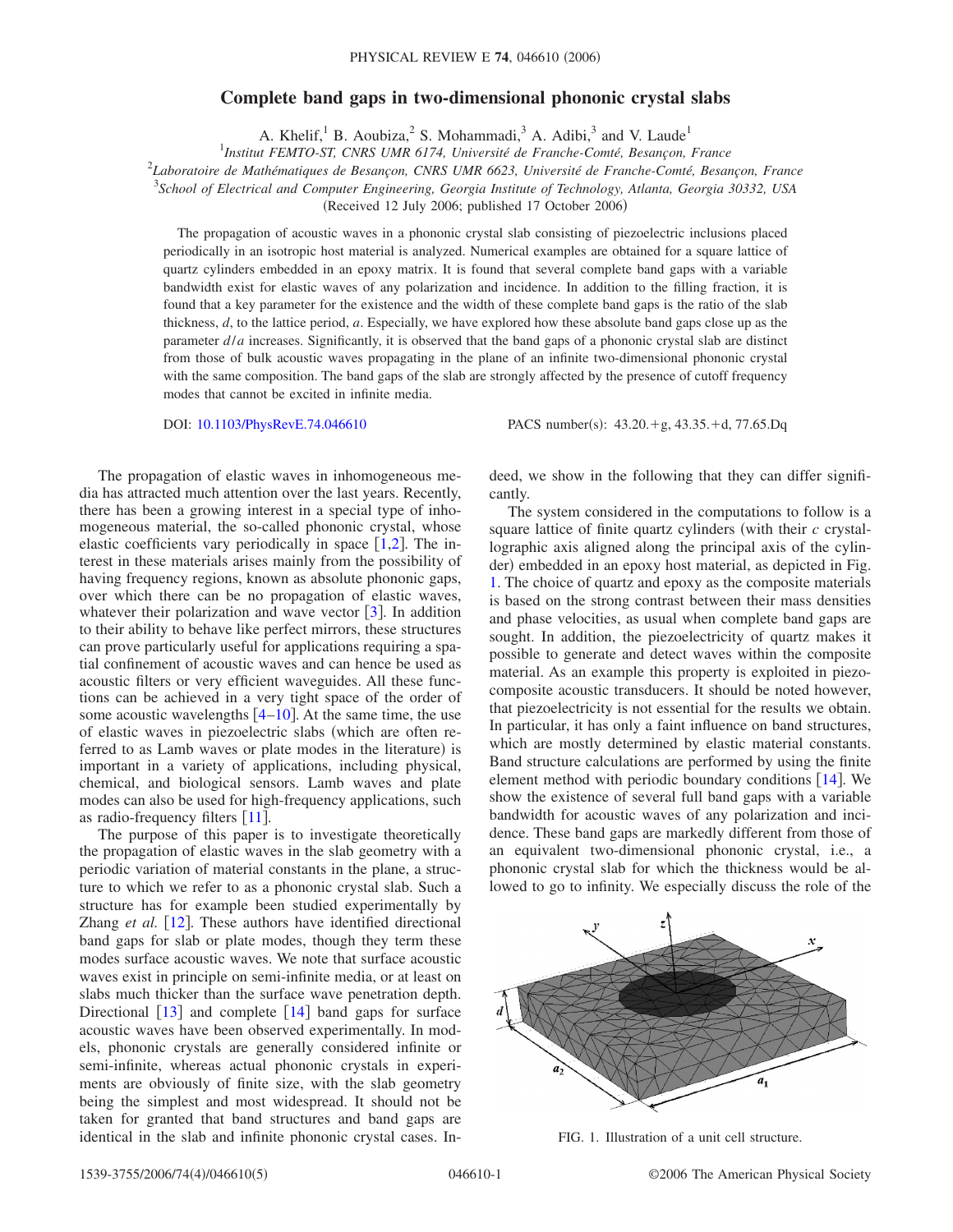<span id="page-1-0"></span>

| Material        | Mass Density<br>(kg/m <sup>2</sup> ) | Elastic constants<br>$(10^{10} \text{ N/m}^2)$ |                  |                   |                   |                   |                      | Piezoelectric<br>Constants $(C/m^2)$ |                       | Dielectric<br>Constants $(10^{-11} \text{ F/m})$ |                                     |
|-----------------|--------------------------------------|------------------------------------------------|------------------|-------------------|-------------------|-------------------|----------------------|--------------------------------------|-----------------------|--------------------------------------------------|-------------------------------------|
| Quartz $(SiO2)$ | 2648                                 | $c_{11}$<br>8.674                              | $c_{12}$<br>0.70 | $c_{13}$<br>1.191 | $c_{33}$<br>10.72 | $c_{44}$<br>5.794 | $c_{14}$<br>$-1.791$ | $e_{11}$<br>0.171                    | $e_{14}$<br>$-0.0406$ | $\varepsilon_{11}^3$<br>3.92                     | $\varepsilon_{33}^{\rm o}$<br>4.103 |
| Epoxy           | 1142                                 | 0.7537                                         |                  |                   |                   | 0.1482            |                      |                                      |                       | 3.8                                              |                                     |

TABLE I. Material constants of quartz (crystal-lattice group 32), and epoxy. Only independent constants are given for each material.

ratio of the slab thickness to the lattice period as a key parameter for the opening and the closing of the band gaps.

The geometry of a square lattice phononic crystal slab is depicted in Fig. [1.](#page-0-0) The phononic crystal is assumed to be infinite and arranged periodically in the *x* and *y* directions. The structure has a finite size in the *z* direction. The whole domain is split into successive unit cells, consisting of a single cylinder of quartz surrounded by the epoxy matrix (see material constants in Table [I](#page-1-0)). The inclusions are assumed to have a circular cross section so that the filling fraction is  $F = \pi r^2 / a^2 = 0.5$ , where *r* is the radius of the inclusion and *a* is the pitch of the structure. Each unit cell is indexed by  $(m, p)$ . The unit cell is meshed and divided into finite elements connected by nodes as shown in Fig. [1](#page-0-0) where *d* denotes the thickness of the slab and  $a_1$  and  $a_2$  are the pitches of the array  $(a_1 = a_2 = a$  for the square lattice). According to the Bloch-Floquet theorem, all fields obey a periodicity law, yielding for instance the following relation between the mechanical displacements  $u_i$  for nodes lying on the boundary of the unit cell:

$$
u_i(x + ma_1, y + pa_2, z) = u_i(x, y, z) \exp[-j(k_x ma_1)]
$$
  
× exp[-j(k\_ypa\_2)], (1)

where  $k_x$  and  $k_y$  are the components of the Bloch wave vectors in the *x* and *y* directions, respectively. Considering the periodical boundary conditions above allows us to reduce the model to a single unit cell which can be meshed using finite elements. A mechanical displacement and electrical potential finite element scheme is used. Considering a monochromatic variation of mechanical and electrical fields with a time dependence in  $exp(j\omega t)$  where  $\omega$  is the angular frequency, the general piezoelectric problem with no external applied force can be written

$$
\begin{bmatrix} K_{uu} - \omega^2 M_{uu} & K_{u\phi}, \\ K_{\phi u}, & K_{\phi\phi} \end{bmatrix} \begin{pmatrix} u \\ \phi \end{pmatrix} = \begin{pmatrix} 0 \\ 0 \end{pmatrix},
$$
 (2)

where  $K_{uu}$  and  $M_{uu}$  are the stiffness and mass matrices of the purely elastic part of the problem,  $K_{u\phi}$  are  $K_{\phi u}$  are piezoelectric-coupling matrices, and  $K_{\phi\phi}$  accounts for the purely dielectric problem.  $u$  and  $\phi$  represent, respectively, all displacements and electrical potential at the nodes of the mesh, gathered together in vector form. As the angular frequency  $\omega$  is a periodical function of the wave vector, the problem can be reduced to the first Brillouin zone. The dispersion curves are eventually built by varying the wave vector on the first Brillouin zone for a given propagation direction. The full band structure is then deduced using symmetries.

The quartz-epoxy structure with a filling fraction  $F=0.5$ has been chosen for illustrations because it exhibits a clear complete band gap for bulk waves propagating in the plane of an infinite phononic crystal. Indeed, Fig. [2](#page-1-1) displays the phononic band structure along the high symmetry axes of the first Brillouin zone, i.e., along the  $\Gamma$ -X-M-K- $\Gamma$  path depicted in Fig. [2.](#page-1-1) The plot shows the variation of eigenfrequencies with the Floquet wave vector taken along the boundaries of the first irreducible Brillouin zone. We observe in the low frequency region the existence of two complete elastic band gaps, within which the vibration and propagation of waves of any polarization and incidence are forbidden. The first band gap extends from  $fa = 1100$  to 1200 m/s while the second band gap extends from 1350 to 1800 m/s, where  $f$  is the wave frequency ( $\omega = 2\pi f$ ). The two band gaps are separated by a quasiflat single mode, the group velocity of which is very small.

Let us now consider the effect of the finite thickness on the band structure of a square-lattice phononic crystal slab. To evaluate the effect of this single parameter, *d*, the filling fraction will remain the same in the following as in the infinite phononic crystal case of Fig. [2,](#page-1-1) i.e., *F*= 0.5. As it is well known that all band gap properties scale with the lattice pitch, *a*, it is sufficient to study the influence of the thickness to lattice pitch ratio, *d*/*a*. From a computational point of view, it should be noticed that the band structure in Fig. [2](#page-1-1) is obtained from a two-dimensional mesh of the plane of the infinite phononic crystal, with all three components of the

<span id="page-1-1"></span>

FIG. 2. Band structure of a square-lattice two-dimensional infinite phononic crystal of quartz cylinders in epoxy, computed for waves propagating in the plane of the crystal. The product of the frequency, *f*, times the lattice pitch, *a*, is plotted against the reduced wave vector taken along the  $\Gamma$ -X-M-K- $\Gamma$  path of the first irreducible Brillouin zone. The filling fraction is 0.5.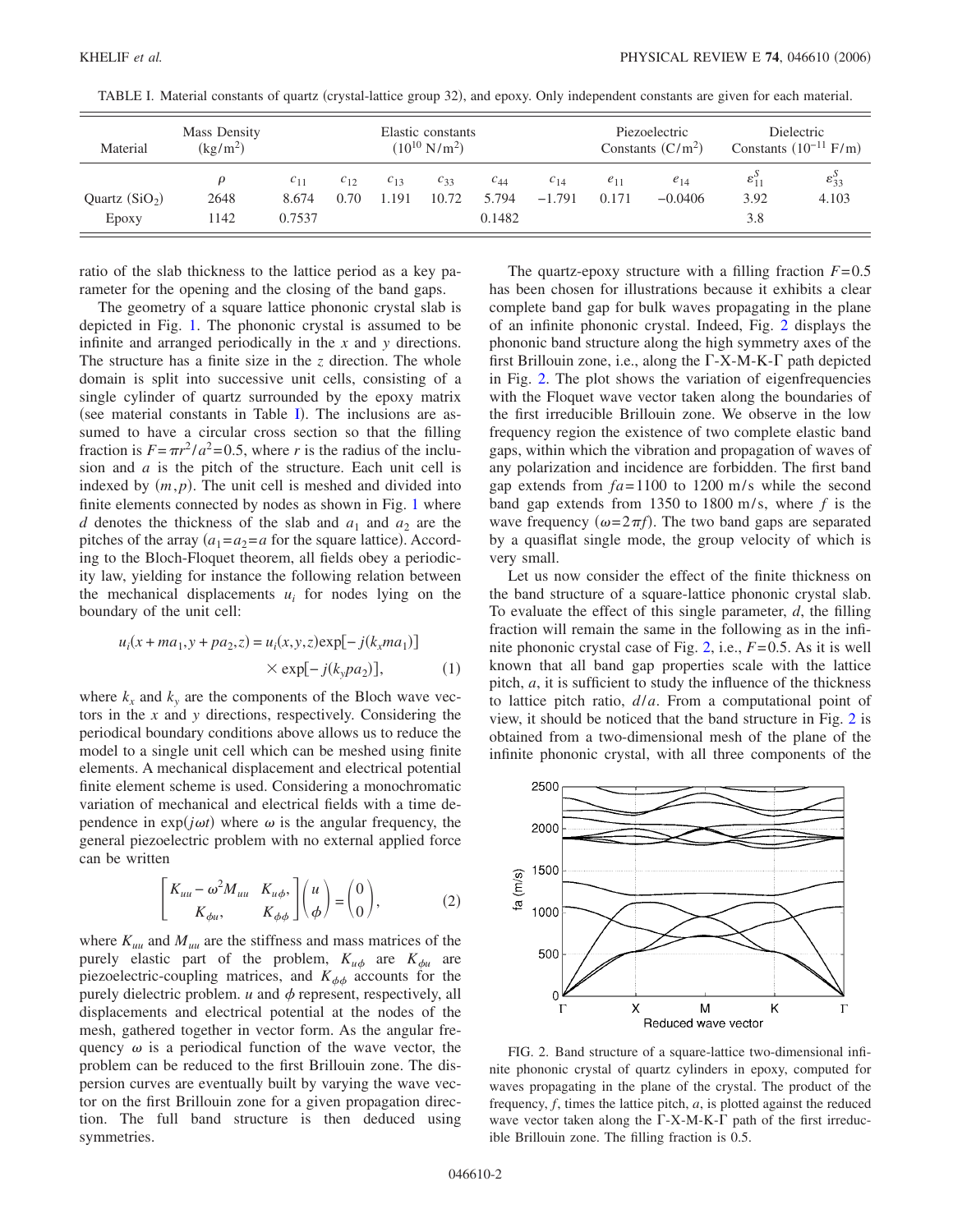<span id="page-2-0"></span>

FIG. 3. Band structure of a square-lattice two-dimensional phononic crystal slab of quartz cylinders in epoxy. The filling fraction is 0.5 and the thickness to lattice pitch ratio, *d*/*a*, equals 0.3.

mechanical displacements taken into account. In the case of phononic crystals slabs, a three-dimensional mesh is used, with all three components of the mechanical displacements again taken into account. In addition, traction-free boundary conditions are enforced on both the upper and lower side of the slab.

Figures [3–](#page-2-0)[6](#page-2-1) display the bands structures for four different values of *d*/*a*, i.e., 0.3, 0.5, 1.0, and 1.3, respectively. In all four figures, the vertical axis is the frequency pitch product, *fa*, and the horizontal axis is the reduced wave vector taken along the  $\Gamma$ -X-M-K- $\Gamma$  path of the first irreducible Brillouin zone. In Fig.  $3$ ,  $d/a = 0.3$  and we find one complete band gap between the seventh and the eighth bands. This complete band gap extends from  $fa = 1200$  m/s to 1450 m/s, and the relative bandwith  $\delta f/f_m$  equals 18.8%. As a first observation, the band structure clearly differs from the infinite phononic crystal case. In Fig. [4,](#page-2-2) *d*/*a*= 0.5, the complete band gap extend from  $fa = 1320$  m/s to 1634 m/s and the relative bandwith increases to 21.3%. This demonstrates that the band gaps are quite sensitive to the thickness to lattice pitch ratio, *d*/*a*, and that this parameter can be tuned to obtain larger relative bandwidths. For higher thickness to lattice pitch ra-

<span id="page-2-2"></span>

FIG. 4. Band structure of a square-lattice two-dimensional phononic crystal slab of quartz cylinders in epoxy. The filling fraction is 0.5 and the thickness to lattice pitch ratio, *d*/*a*, equals 0.5.

<span id="page-2-3"></span>

FIG. 5. Band structure of a square-lattice two-dimensional phononic crystal slab of quartz cylinders in epoxy. The filling fraction is 0.5 and the thickness to lattice pitch ratio, *d*/*a*, equals 1.0.

tios, we observe the existence of two complete band gaps. Indeed when the thickness equals the pitch, as shown in Fig. [5,](#page-2-3) we observe the opening of two complete band gaps extending from  $fa = 1070$  to 1140 m/s and from 1325 to 1483 m/s, respectively. The higher complete band gap closes for  $d/a = 1.3$ , as shown in Fig. [6.](#page-2-1) This closing is caused by the appearance of a new mode around  $fa = 1300$  m/s. This is the first slab mode with a cutoff-frequency, as we discuss below. It is worth noting that the low frequency band gap will also be affected by the same mode when the thickness to lattice pitch ratio is increased, and will eventually close.

It is well known that the uniform slab has three bands starting from  $\omega = 0$ , two of which have a sagittal polarization while the third has a transverse polarization, whereas higher bands have cutoff frequencies. Higher bands with cutoff frequencies are intimately linked to the boundary conditions on both surfaces of the slab. They are thus a manifestation of the finite thickness of the slab and they do not occur in infinite media. Therefore, when we deal with the low frequency region of the phononic crystal slab, it is sufficient to take into account the lowest three bands, and of course their folding caused by periodicity. In particular, this treatment is justified for phononic crystal slabs whose thickness is small enough

<span id="page-2-1"></span>

FIG. 6. Band structure of a square-lattice two-dimensional phononic crystal slab of quartz cylinders in epoxy. The filling fraction is 0.5 and the thickness to lattice pitch ratio, *d*/*a*, equals 1.3.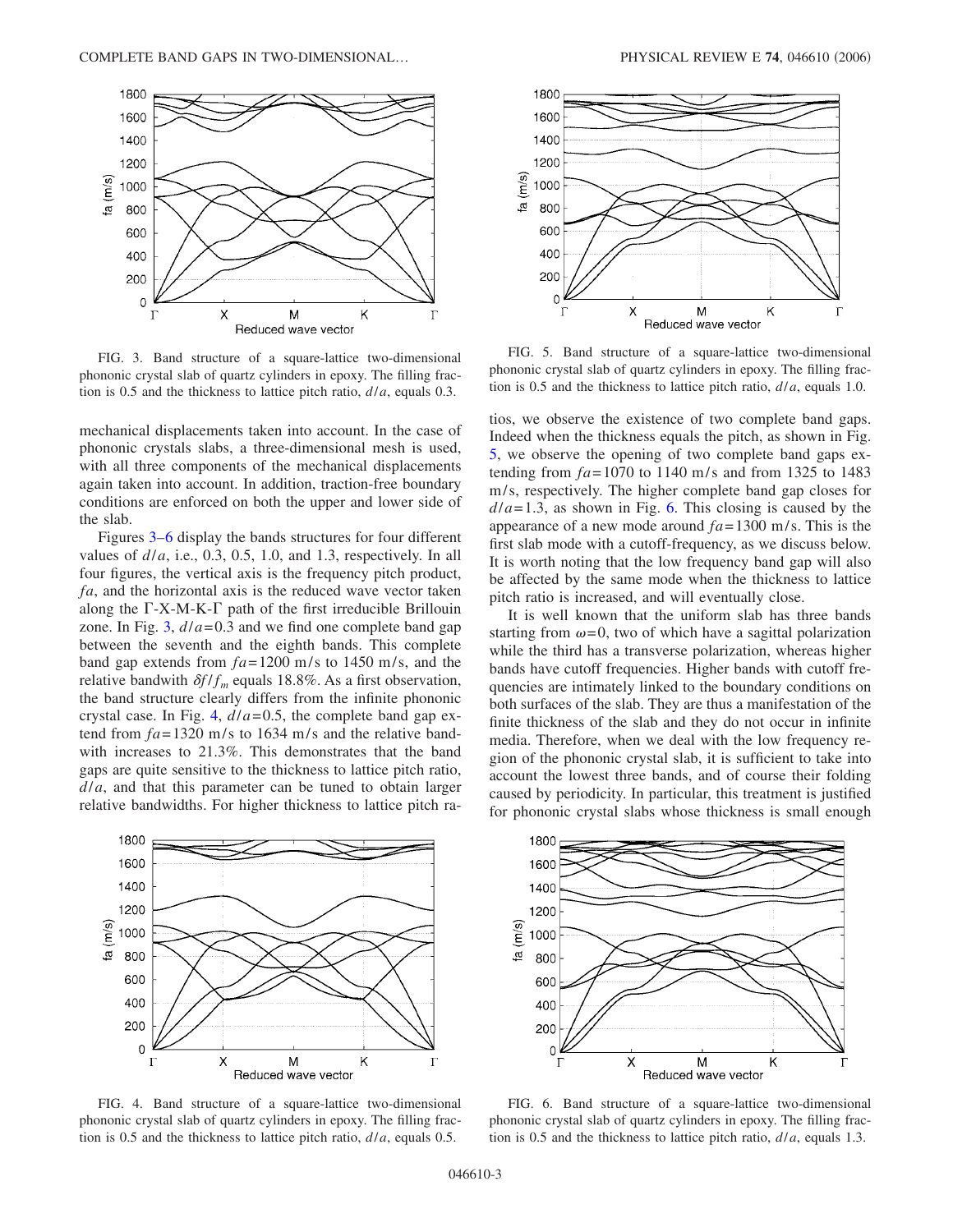<span id="page-3-4"></span>

FIG. 7. (Color online) Complete band gap frequencies as a function of the thickness to lattice pitch ratio *d*/*a* for the quartz/epoxy square-lattice phononic crystal slab with a filling fraction of 0.5.

with respect to the pitch of lattice, in which case the cutoff frequencies are much higher than the band gap frequencies. However, when the thickness of the slab is comparable or larger than the pitch of the structure, higher order modes should clearly be taken into account.

A gap map showing the dependence of complete band gap frequencies with the thickness to lattice pitch ratio *d*/*a* is shown in Fig. [7.](#page-3-4) It is plotted for the quartz/epoxy squarelattice phononic crystal slab with a filling fraction of 0.5. The first complete band gap opens at the ratio  $d/a = 0.2$  and closes for a value of 1.3. The maximum width of the complete band gap appears at *d*/*a*= 0.5. The second complete band gap exists in the domain  $0.7 < d/a < 1.6$  and reaches a maximum band gap width around *d*/*a*= 1.5. Its closing is due to the appearance of a higher order slab mode. As a general rule, when increasing the ratio  $d/a$  the cutoff frequencies of higher order modes of the equivalent homogeneous slab will decrease and eventually close the band gaps. This means that when the ratio  $d/a$  is small, the creation of complete band gaps is a consequence of the folding of the first three bands at low frequency only. But the opening of complete band gaps becomes more difficult as the ratio *d*/*a* gets larger. For values of *d*/*a* larger than two we did not observe the existence of any complete band gap. It should be noted that in practice the computation of thick slabs becomes more and more difficult as the mesh size increases.

It might appear surprising that the complete band gaps of the phononic crystal slab close as *d*/*a* goes to infinity, whereas they remain open for an infinite phononic crystal with the same structure. In fact, the infinite case is not obtained as a limiting process as the thickness of the slab goes to infinity, as it might be tempting to believe. When *d*/*a* increases, higher order slab modes appear continously; they eventually become infinitely many as *d*/*a* tends to infinity. At the same time, their cutoff frequencies go to zero. In the infinite medium case, the number of partial waves is fixed (eight for a homogeneous piezoelectric plate). The reason is that higher order slab modes require boundary conditions on both surfaces to be defined, whereas these boundary conditions are replaced by radiation conditions at infinity in the infinite case. In practice, any phononic crystal sample is of finite size, for instance with the slab geometry. The idealization used in models to turn a finite phononic crystal into an infinite one relies on the assumption that higher order slab modes cannot be excited in practice, in which case only a limited number of bands should be kept in the band structure, i.e., those bands that do not depend on the boundary conditions at the surfaces. As an example, phononic crystal slabs with a triangular lattice of air holes in epoxy on a glass substrate were recently investigated experimentally using Brillouin light scattering  $[15]$  $[15]$  $[15]$ . These phononic crystal slabs had a thickness to lattice pitch ratio  $d/a = 4.4$ . In Ref. [[15](#page-4-5)] it was assumed that the band structure for Brillouin phonons is given by that of bulk elastic waves propagating in the plane of the phononic crystal. However, at least the upper surface influences the propagation of Brillouin phonons in the slab, and the above approximation must be taken with caution.

We have here examined the propagation of elastic waves in a phononic crystal slab consisting of piezoelectric inclusions placed periodically in a host material. Our system is composed of a square lattice of quartz cylinders embedded in an epoxy matrix. We found two complete bandgaps with a variable bandwidth for a filling fraction of 50%. In addition to the three parameters that influence the formation of band gaps in phononic crystals—the lattice symmetry, the filling fraction, and the contrast between the physical parameters of the constituents—we find that the thickness to lattice pitch ratio, *d*/*a*, plays a crucial role in the opening of complete band gaps. Indeed, this parameter conditions the cutoff frequencies of higher order modes of the slab and hence the closing of the complete band gaps as the thickness increases. Significantly, the band structure of a phononic crystal differs from that of the infinite phononic crystal with the same geometry and composition.

- <span id="page-3-0"></span>[1] M. S. Kushwaha, P. Halevi, L. Dobrzynski, and B. Djafari-Rouhani, Phys. Rev. Lett. 71, 2022 (1993).
- <span id="page-3-1"></span>2 M. M. Sigalas and E. N. Economou, Solid State Commun. **86**, 141 (1993).
- <span id="page-3-2"></span>[3] An exhaustive list of references on phononic crystals can be found at http://www.phys.uoa.gr/phononics/Phononic Database.html.
- <span id="page-3-3"></span>4 J. O. Vasseur, B. Djafari-Rouhani, L. Dobrzynski, M. S. Kush-

waha, and P. Halevi, J. Phys.: Condens. Matter 6, 8759 (1994).

- 5 J. V. Sanchez-Perez, D. Caballero, R. Martinez-Sala, C. Rubio, J. Sanchez-Dehesa, F. Meseguer, J. Llinares, and F. Galvez, Phys. Rev. Lett. **80**, 5325 (1998).
- [6] F. R. Montero de Espinosa, E. Jimenez, and M. Torres, Phys. Rev. Lett. **80**, 1208 (1998).
- [7] M. Sigalas and N. Garcia, J. Appl. Phys. 87, 3122 (2000).
- 8 A. Khelif, B. Djafari-Rouhani, J. O. Vasseur, P. A. Deymier, P.